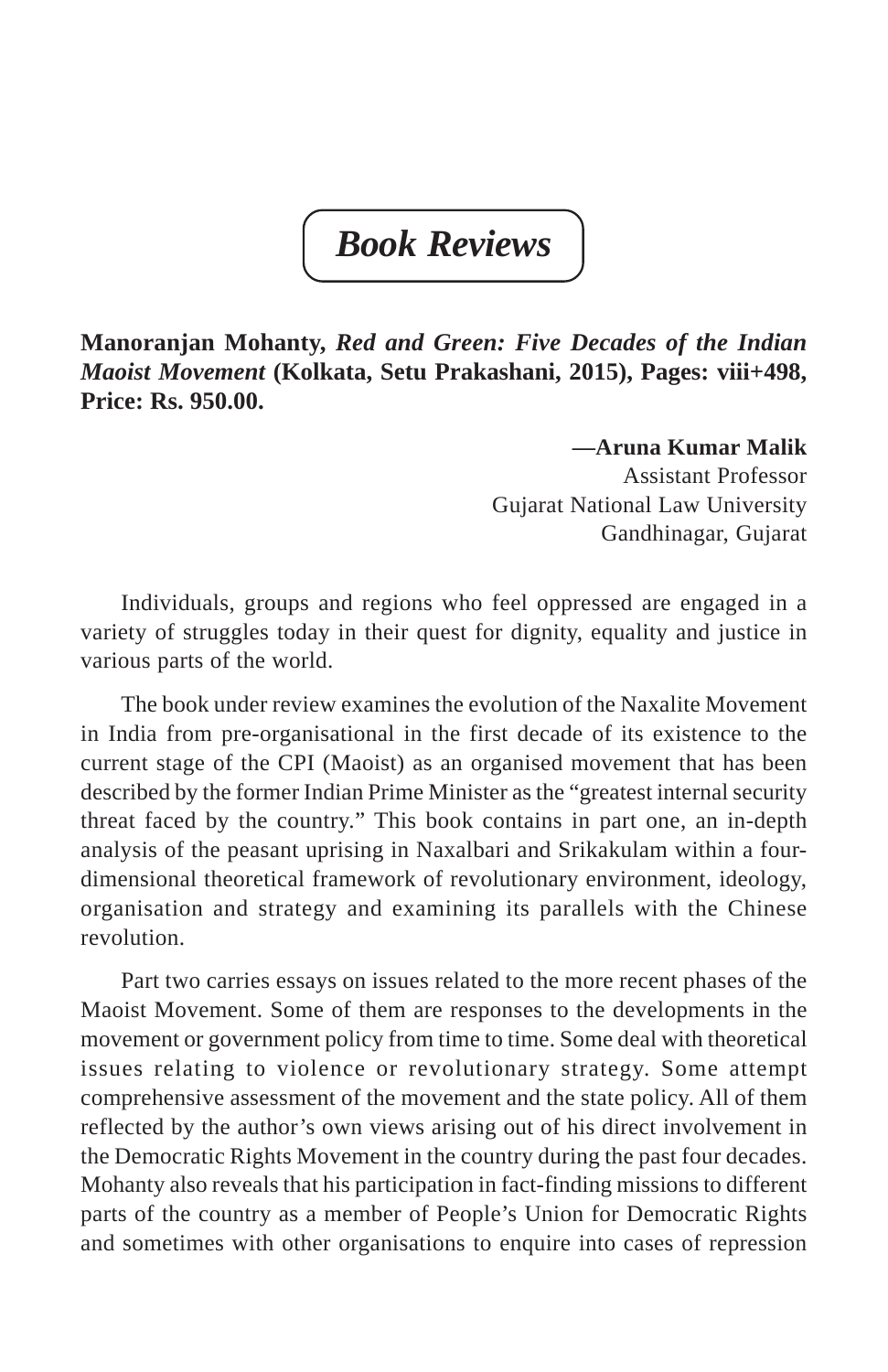was a great source of gathering data and scientifically analysing with great interest.

As Mohanty was part of the human rights campaigns in solidarity with people's movements against mega mining projects that caused displacement and loss of livelihood and standing together with struggling groups in defence of civil liberties provides a perspective for looking at sociopolitical issues and study of society in a certain way and that is reflected in this book.

This account brings out the strategic differences among the various streams of the Naxalite Movement and shows how the CPI (Maoist) emerged as the most powerful challenge to the Indian state and its neo-liberal development strategy during the past decades. The author points out that the Maoists have expanded their support base by raising the issues of displacement of *adivasis* and farmers and violation of civil liberties of *adivasis* and other common people in the movement areas. He argues that Indian government's policy to counter the Maoist challenge would continue to fail as long as the state does not address these basic issues and instead relies on liquidating the Maoists and their alleged supporters by deploying securing forces.

As they complete five decades of revolutionary experience, the Naxalite Movement in general and the Indian Maoist in particular face three challenges. One is the theoretical challenge of rearticulating the theory of people's democratic revolution. The two others relate to pursuing the strategy of political action in India's paramilitary democracy. As discussed in the book, all three challenges are confronted not only by the CPI (Maoist) but also to various degrees by the many other Naxalite parties and groups including CPI (ML-Liberation), CPI (ML-New Democracy), CPI (ML-Mass Line), CPI (ML) and many other formations who are active in different parts of India.

Mohanty continues to bring out the interesting fact since 1977 that the structural issues of Indian political economy, especially the agrarian relations must be addressed to meet the challenge of the Maoist Movement in India. He also reiterates the contradiction in the context of globalised capitalism. These contradictions cannot be handled successfully by an approach that can be called one of 'techno-capitalist governance' which is advanced by the Indian elite as well as the global elite as the main solution to the problem of violence.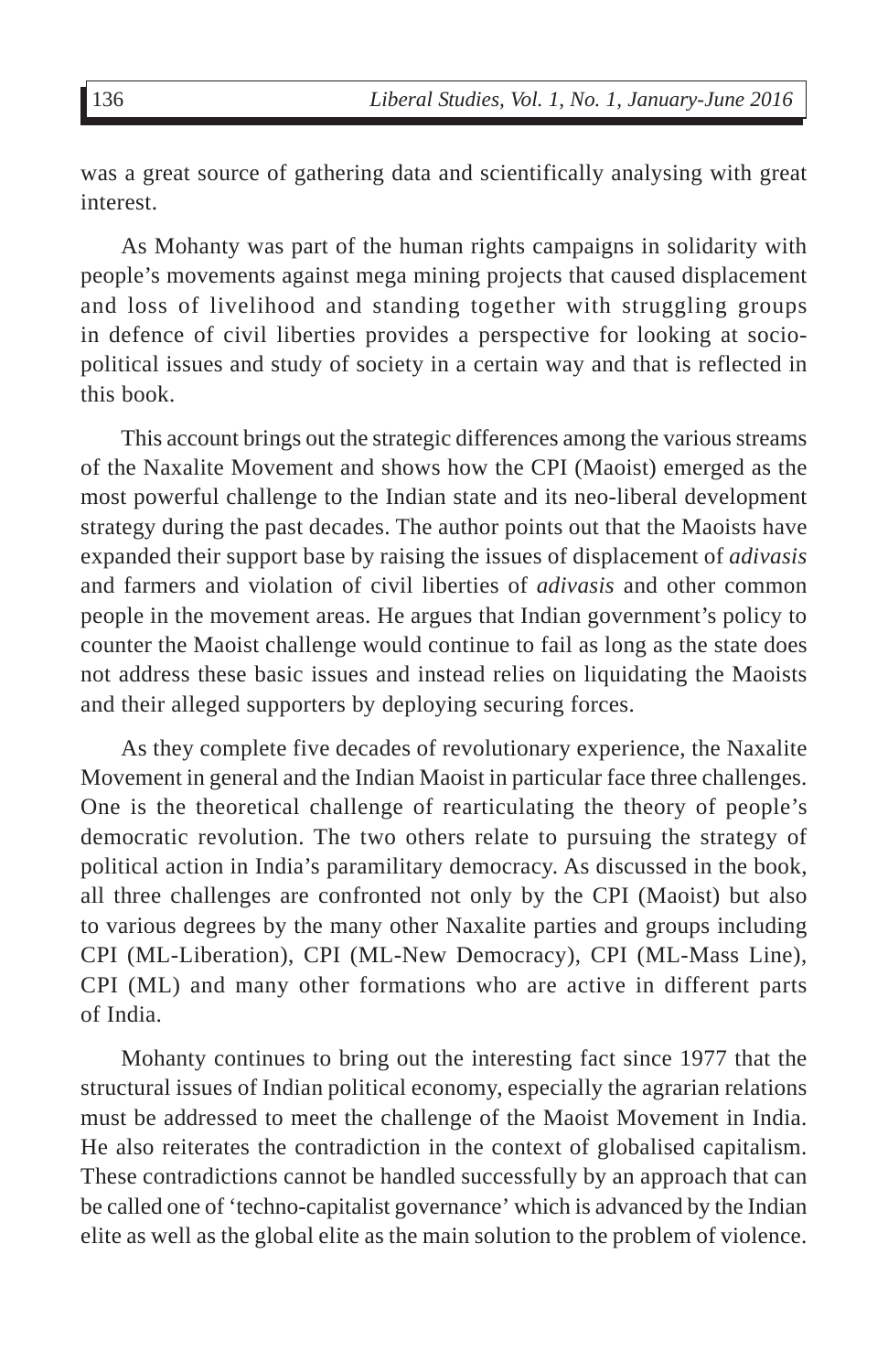In fact, it has only accentuated the tensions and made the operations more costly in terms of human lives and material investment.

The book analyses the people's movements within the context of rising assertion of self-hood and equitable and mutual development all over the world where individuals, groups and regions seek to fulfil their creative potentiality, by struggling against class, caste, race, ethnic and gender domination. These interconnected struggles are deeply grounded in the way they use and protect natural resources. At the centre of this, as Mohanty critically assesses, the struggle is a debate as to whether their approach to nature is one of conquest and exploitation of nature or one of harmony with an exploration of nature for the benefit of all species at present and in future.

Mohanty also tries to justify the title of the book to a great extent, as he analyses that every people's movement in the contemporary world is faced with the challenge of combining red  $-$  the issues of justice and equality  $$ with green – the issues of sustainability. He also depicts that the notion of 'green' has been appropriated earlier by votaries of 'Green Revolution' which while increasing grain production by intensive inputs turned out to be highly destructive of natural capacity of soil and its environs. The so-called 'Green Hunt' operations of the Indian state has been in many ways an armed drive to liquidate rebels and their support base in the green habitat in the forest. Another aspect of his analysis shows that the Green Peace, Green Party, and Green Socialists have captured the values underlying the philosophy of 'Green'. He also stresses on the 'green movement' how issues of equality and justice are integrally connected with the ecological issues. He highlights one of the pertinent issues in contemporary world that is how class society, especially capitalism, has been thoroughly exploitive in nature for economic growth and profit.

The striking features of Mohanty's book show how social forces of people's democracy have gathered strength to propose sustainable alternatives. The Maoist Movement has evolved over decades to cope with that task in the tribal region of central India and advocate development paths that defend the local people's 'right to earth'. Thus the theory of people's democratic revolution has assumed many creative dimensions with 'red and green' symbolising the nature of the contemporary agrarian revolution. Mohanty's inquiry into these intricate issues is sensitive and persuasive. However, the